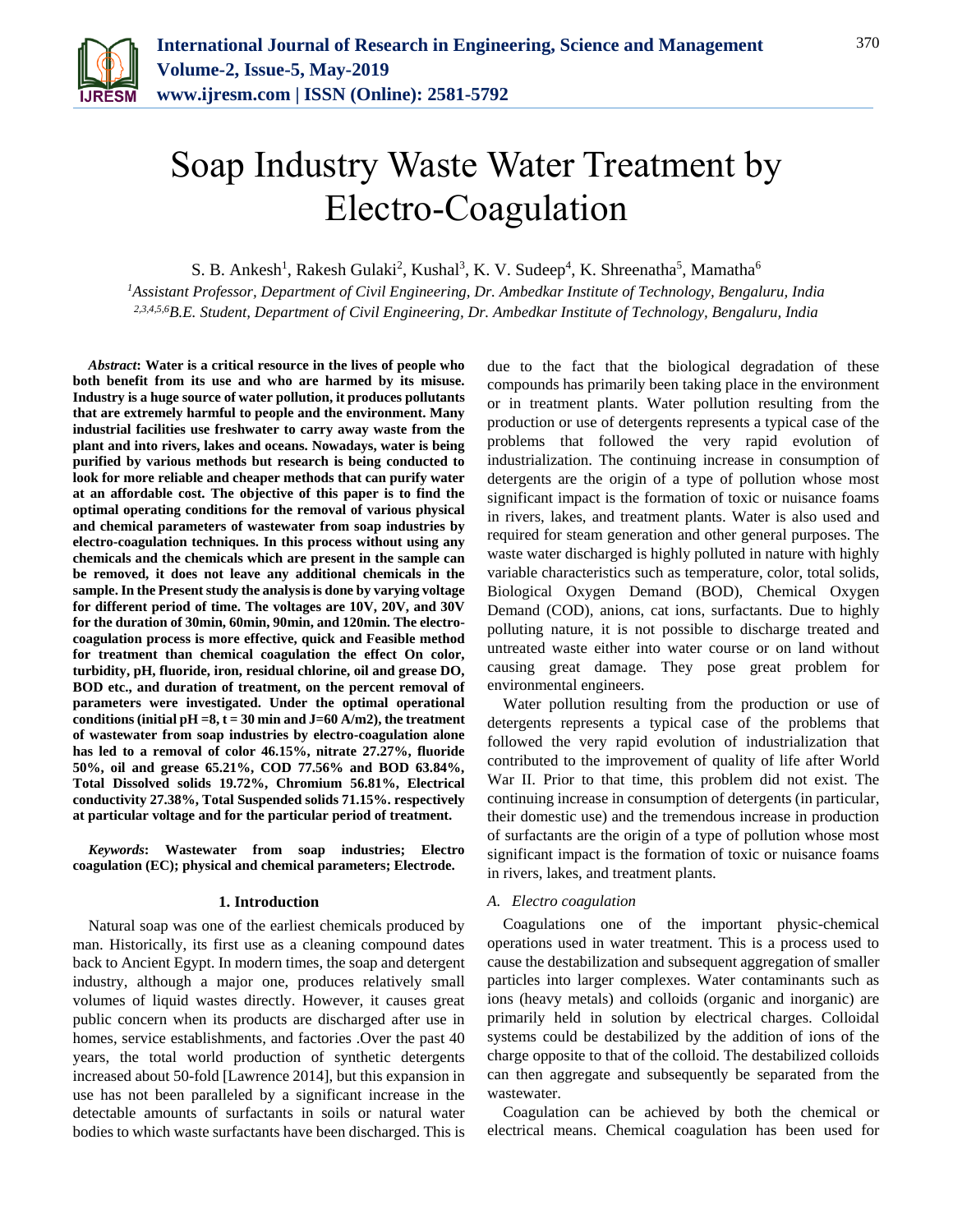

decades to destabilise suspensions and to effect precipitation of soluble species and other pollutants from aqueous streams. Alum, lime and polymers are some of the chemical coagulants used. These processes, however, tend to generate large volumes of sludge with high bound water content which can be difficult to separate and dewater. The processes also tend to increase the total dissolved solids content of the effluent, making it unacceptable for reuse within industrial applications.

Electro coagulation is one of the commonly used processes for the treatment of wastewater, it involves the generation of coagulants in situ by dissolving the ions from the electrode [Krishna 2017]. Electro means applying an electrical charge to water and coagulation means the process of reducing the colloidal particle surface charge and allowing suspended matter to form agglomeration. The various electrodes such as copper and graphite are used in this technology.

There has been renewed interest in the use of Electro coagulation owing to the increase in environmental restrictions on wastewater. In the past decade, this technology has been increasingly used in developed countries for the treatment of industrial wastewaters, by allowing the particles to react with anion on having an opposite charge or floc of metallic hydroxides generated within the effluent. Electro coagulation method is not only applied for the treatment of slaughterhouse wastewater, wastewater containing heavy metals, pesticides and phenol compounds, drinking water for fluoride removal, but also for the treatment of industrial waste water. Electro coagulation process has been extensively and successfully used for the treatment of numerous wastewaters including municipal wastewater, dying wastewater, and wastewater containing organic species such as phenol. An Electro coagulation reactor is composed of an electrolytic cell with a pair of electrodes immersed in a liquid (wastewater) that serves as the electrolyte. The process of pollutant removal involves the application of an electric current to sacrificial electrodes which in turn leads to the dissolution of metal ions, such as iron or aluminium, from a sacrificial anode. Consequently, the metallic hydroxide, a coagulant formed by electrolytic oxidation in an aqueous phase, destabilizes colloidal suspension such as emulsified oil. Further, the destabilized colloids aggregate and form flocks.

### *B. Karnataka soaps and detergents limited (KSDL)*

Mysore Sandal Soap is a brand of soap manufactured by the Karnataka Soaps and Detergents Limited (KSDL), a company owned by the government of Karnataka in India. This soap has been manufactured since 1916, when Krishna Raja Wodiyar IV, the king of Mysore, set up the Government Soap Factory in Bangalore. The main motivation for setting up the factory was the excessive sandalwood reserves that the Mysore Kingdom had, which could not be exported to Europe because of the First World War. In 1980, KSDL was incorporated as a company by merging the Government Soap Factory with the sandalwood oil factories at Shimoga and Mysore.

Mysore Sandal Soap is the only soap in the world made from 100% pure sandalwood oil. KSDL owns a proprietary geographical indication tag on the soap, which gives it intellectual property rights to use the brand name, to ensure quality, and to prevent piracy and unauthorised use by other manufacturers. In 2006, Mahindra Singh Dhoni, the Indian cricketer was selected as the first brand ambassador of the Mysore Sandal Soap.

### **2. Literature review**

M. A. Aboulhassan, S. Souabi, A. Yaacoubi and M. Baudu, et.al., (2006): Removal of surfactant from soap industrial wastewaters by electro-coagulation flocculation process Surfactants are among the most widely disseminated xenobiotics that contribute significantly to the pollution profile of sewage and wastewaters of all kinds. Among the currently employed chemical unit processes in the treatment of waste waters, coagulation-flocculation has received considerable attention for yielding high pollutant removal efficiency. Jar-test experiments are employed in order to determine the optimum conditions for the removal of surfactants, COD and turbidity in terms of effective dosage, and pH control. Treatment with FeCl3 proved to be effective in a pH range between 7 and 9. The process is very effective in the reduction of surfactants and COD, the removals are 99 and 88 % respectively, and increased BOD5 /COD index from 0.17 to 0.41. In addition to precipitation coagulation process, adsorptive mi cellar flocculation mechanism seems contribute to the removal of surfactants and organic matters from this rejection. Removal of surfactant from industrial waste waters by coagulation flocculation process. Fluctuation range of the measured values for COD, BOD, NTK, surfactants, total phosphorus, etc., are given in Table 1. The wastewater is characterised by substantial organic matter and high surfactants contents. The company uses a liquid anionic surfactant on the manufacturing process; it is a mixture of ammonium nonyl phenol ether sulphate (60 %), ethanol (15 %), and water (25 %),

M. Zaied et.al., (2008): In this paper, the effect of operational variables, such as treatment time, current density, type of electrode material and initial pH, on the removal efficiency is explored to determine the optimum operational conditions. The removal efficiency of the treatment was determined by monitoring he decrease of total phenol, COD and color intensity. It. was shown that removal increase with time and current intensity for both electrodes but with increasing time the COD and total phenol removal were slightly high for alminium electrodes than iron electrodes. The color removal was also high for alminium electrodes. Energy consumption and electrode consumption were high for iron electrodes. The optimal conditions found were (initial pH  $7$ ,  $t = 50$  min and J=14mAcm<sup>2</sup> ), under which the removal obtain 98% of COD, 92% of poly phenols and 99% of color by using Al electrode.

K. S. Parama Kalyani et.al., (2009): In this investigation, the influence of electrolysis time, applied charge density, pH and supporting electrolyte on electro-coagulation efficiency for the treatment of pulp and paper industrial effluent has been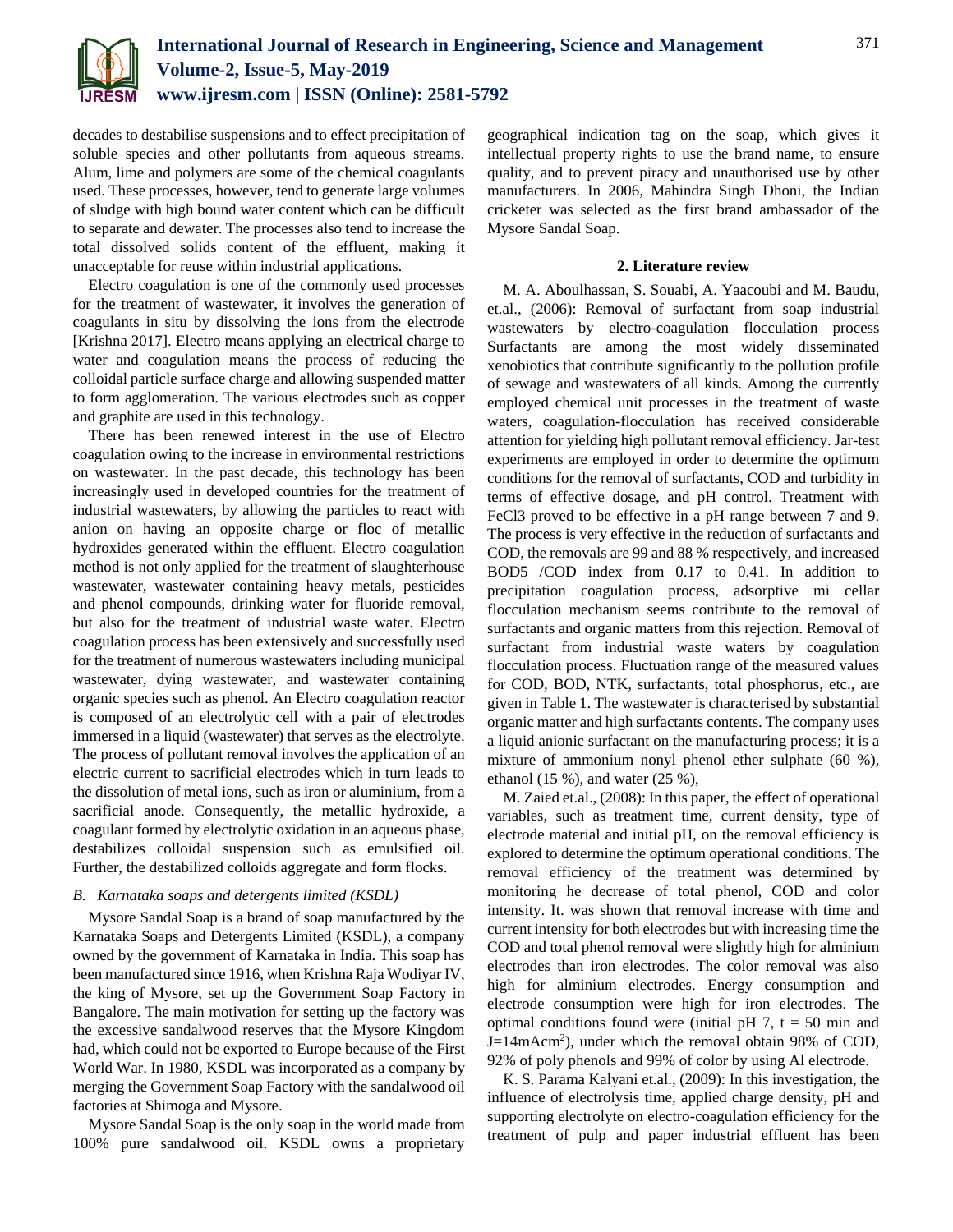

attempted. It was found out that COD removal decrease as the initial concentration of effluent increase. The percentage COD removal decreased from 91% to 53%when the initial effluent concentration was increased from 3200 mg/l to 6400 mg/l. It was also found out that percentage COD and color removal were high with mild steel electrode than aluminum electrode. The maximum percentage COD removal has been observed at the electrolyte pH of 7 for mild steel electrode. It was observed that % removal increase with increase in current density from 50A/m2 to 100 A/m<sup>2</sup> but after that no increase in % removal was found. It was mention that the increase in electrolyte concentration from 200 to 600ppm increases the removal from 85 to 95%. It was observed that the rate of removal follow first order mechanism and rate constant was calculated at different conditions. The effluent was treated with sequential batch reactor (SBR) after increasing its biodegradability by electrocoagulation. It was shown through figures that the COD removal was 35 % during 8 hr operation by single biological process and 90 % by integrated process. Thus improvement of biodegradability through electro coagulation increases the efficiency of SBR. It was also shown that COD removal was 80 % after the end of aeration phase and 90 % after anoxic phase. The various isotherm models were tested for COD removal and it had been observed from the present investigation that Langmuir and Radke-Prausnitz isotherm models match satisfactorily with the experimental observations.

MikkoVepsalainen et.al., (2011): In this paper, the synthetic wastewater was made by addition of polish wood resin and copper nitrate and the wastewater was treated with electrocoagulation to remove the resin acid and copper. Debarking effluent was also treated with EC. Experimental designs and partial least squares modelling were used to investigate the effect of initial pH, current density and treatment time on pollutant removal. The highest resin acid removal in synthetic water was obtained 97%when initial pH 5, intial concentration 125 mg/l and time 60 min were maintained. EC removed pimaric-type resin acids with higher efficiency than biotic-type acids. It was also shown that efficiency of electro-coagulation to remove copper was very high (72-97%). The highest concentration of iron was found at pH 5 because at acidic condition the solubility of iron electrodes is maximum. The debarking effluent was also treated with EC and removal of colour and toxicity were studied. High colour removal was obtained at high pH and high toxicity removal was obtained at low and high pH. The model predicts minimum toxicity; EC50at 43%solution in the tested factor ranges at 1.4A, 360 s and initial pH 8. Thus result shows that electro-coagulation removal.

Kamal Aldin Ownagh and Amir Hossein, et.al., (2012): Made study to investigate the applicability of an electrocoagulation method using iron and aluminium electrodes in the removal of fluoride from aqueous environments. The influence of various variables such as pH, reaction time, and conductivity of solution on the removal of fluoride was investigated. The results showed that electro coagulation process with iron and aluminium electrodes could successfully remove fluoride from the aqueous environments. The results obtained with synthetic solutions revealed that the increase of reaction time, in the range of 0-60 min, enhanced the treatment rate for both iron and aluminium electrodes. The maximum efficiency of fluoride removal for various initial concentration of fluoride was obtained in constant electrolysis voltage of 40 V and reaction time of 60 min. Finally, the results demonstrated the technical feasibility of electro coagulation as a reliable technique for removal of fluoride from aqueous environments.

Edris Bazrafshan and Hossain Moein, et. al., (2012): Performed the batch electro coagulation studies were to evaluate the influence of various experimental parameters such as applied voltage and electrolysis time on the removal of pollutants from dairy wastewater. Results of this study have shown the applicability of electro coagulation in the treatment of real dairy industry wastewater. Treatment rate was shown to increase upon increasing the applied voltage and reaction time. However, increasing the applied voltage caused the energy consumption to increase. Highest voltage produced the quickest treatment with an effective reduction of COD, BOD and bacterial indicators concentration. Consequently, it can be inferred that electro coagulation is a comparatively suitable process for removal of COD, BOD and other pollutants using aluminium electrodes to effectively treat dairy industry wastewater.

Riyanto and Afifah Hidayatillah, et.al., (2014): electro coagulation of detergent wastewater using aluminium wire netting electrode. Electro-coagulation of detergent wastewater using aluminium wire netting electrode has been carried out. The electro coagulation method was performed in a two electrodes system using aluminium wire netting as an anode and cathode electrode. Detergent wastewater is characterized by chemical oxygen demand (COD) concentrations and absorption spectra using spectrophotorometer UV-Visible. Electro coagulation is carried out in electrochemical cell containing 100 ml detergent wastewater, without supporting electrolyte. In this study electro coagulation of detergent using applied voltage 5, 10, 15 and 20 Volt with various electrolysis time. The result, of the study showed aluminium wire netting electrode has higher degradation of detergent wastewater. The detergent wastewater degradation results were analyzed using Spectrophotometer UV Visible Hitachi U-2010 at wavelength 200-400 nm. The chemical oxygen demand (COD) was determined by common photometric tests using Spectrophotometer UV-Visible Hitachi U-2010 according to Standard Methods (SNI 6989.2-2009). This paper reports a study of the electro coagulation of detergent wastewater. Electrochemical degradation of organic pollutants, presence in the wastewater needs specific electrodes (Aboulhasan et al. 2006). Electro coagulation experiments on detergent were carried out with aluminium wire netting electrode. Electro coagulation involves the in situ generation of coagulants by dissolving electrically either aluminium or iron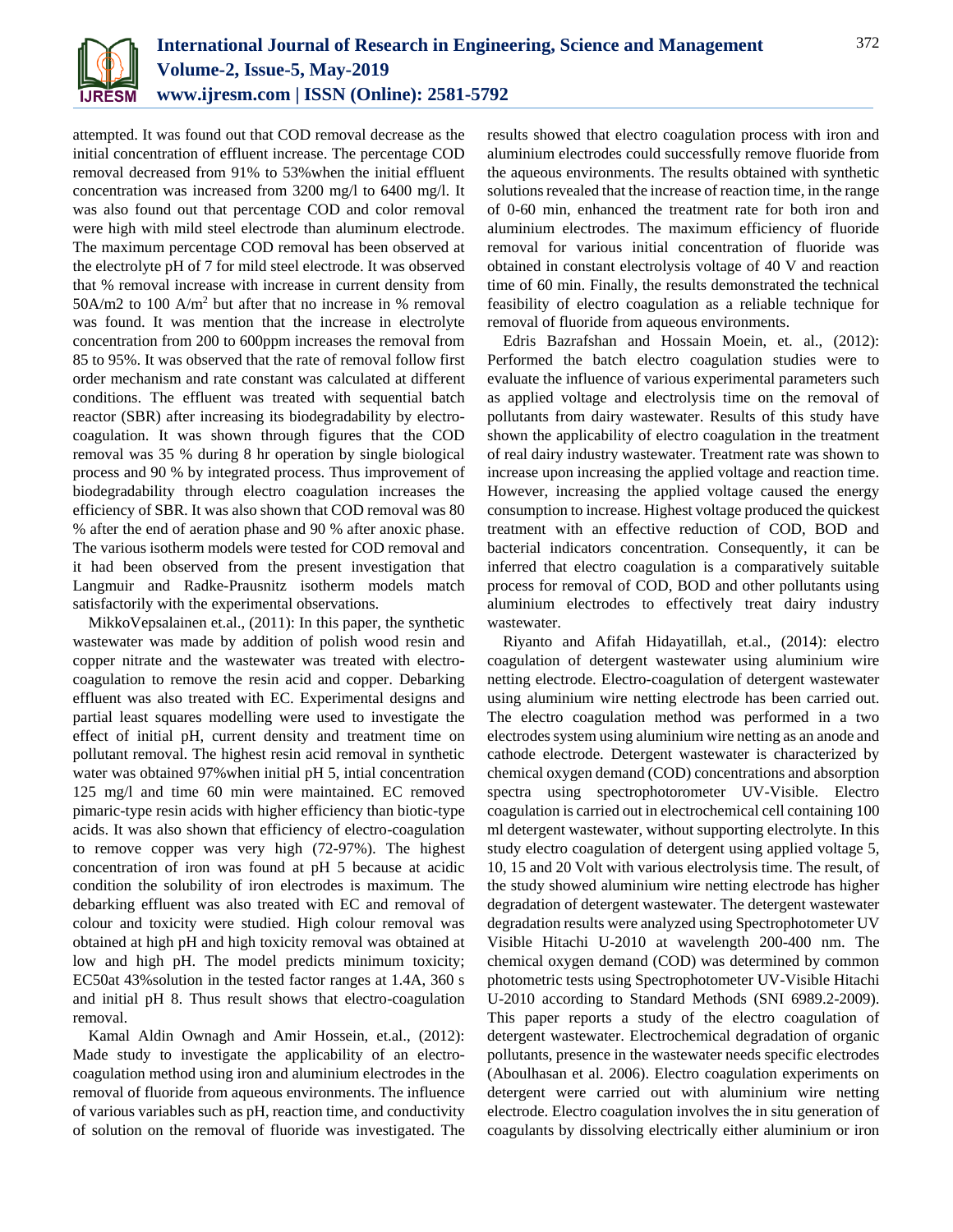

ions from aluminium or iron electrodes, respectively. The metal ions generation takes place at the anode; hydrogen gas is released from the cathode. The hydrogen gas would also help to float the flocculated particles out of the water. This process sometimes is called electro flocculation (Songsak, 2006).

S. S. Mahmoud and M. M. Ahmed, et.al., (2014): Removal of surfactants in wastewater by electro-coagulation method using iron electrodes. The present work aims to study the removal of sodium dodecyl sulphate surfactant from wastewater by electro coagulation method using iron electrodes. Different series of experiments were carried out to study the effect of each of pH, current density, time of electrolysis, NaCl concentration and initial surfactant dose on removal of surfactant. The experimental results showed that the surfactant in the wastewater was effectively removed by the electro coagulation process. The obtained results revealed that the optimum operating conditions for the maximum removal of the surfactant were: current density of 1.0 mA/cm2, pH of 6 to 7, time of electrolysis of 10 min, NaCl concentration of 1.5 g/L and initial dose of surfactant of 0-150 mg/L. The energy consumption was 0.5 kWh/kg surfactant. Results indicated that the pseudo second order equation is the most suitable model for the system. Keywords: Electro coagulation, sodium dodecyl sulphate, iron electrode, wastewater.

Ahmed Samir Naje and Saad a Abbas et.al., (2015): Made review on the performance of an electro coagulation process by adding titanium plates (electro oxidation, EO) was studied for the treatment of textile wastewater using combined electrical connections in a single reactor. Aluminium (and iron) and Titanium (Ti) electrodes were fixed in a bipolar (Bp), and monopole structure in the same electrolytic cell. The performance of the reactor was characterized in terms of electrolysis time (RT), current intensity (I), pH, chemical support, inter-electrode distance (IED), and stirring speed (Mrpm). Furthermore, energy and electrode consumption, sludge compaction, operating expenses as well as comparison with the conventional electro coagulation process was also examined. The most suitable EO performance was achieved by using Ti-Bp Al plates. Preliminary results showed the following optimal operating conditions: I=0.6 A, pH=6, IED=1cm and Mrpm=500 rpm. The implementation of these parameters on textile wastewater revealed a relatively high removal efficiency of COD (93.5%), TSS (97%), colour (97.5%), BOD5 (90%), TDS (89%), turbidity (96%), and phosphate (97%). The overall operating cost for the process was 1.69 US\$/m3. This value was calculated based on the electrode and energy consumption, chemicals, and sludge disposal.

Mohammad ali zazouli, jamshidyazdani charati, seyed mohsen alavinia, et.al., (2016): efficiency of electro coagulation process using iron electrode in hospital laundry wastewater pretreatment. The aim of the present study was to assess the possibility of hospital laundry wastewater pre-treatment by electro coagulation process using iron electrodes. A total of 18 composite samples were taken from the effluent of a hospital

laundry wastewater. After determining the quality of raw laundry wastewater, the wastewater was treated by electro coagulation process with iron electrodes in different circumstances of pH, voltage and times. Process efficiency concerning the removal of chemical oxygen demand (COD), color, phosphate and surfactant was examined by standard methods. The analysis revealed that COD, phosphate and surfactants in hospital laundry wastewater were 815.1  $\pm$ 113.1mgL1,  $1.05 \pm 0.07$  mgL-1 and  $5.03 \pm 1.18$  mgL-1, respectively and the mean concentration of color was 665.9  $\pm$ 122.5 TCU. The optimal condition, reaction time was 60 min; voltage was 40 V; pH was neutral. Under optimal conditions, this process could remove 89.1, 77.8, 81 and 78% of COD, color, phosphate and surfactant, respectively. This study indicated that the efficiency removal of all parameters increased as the voltage and the contact time increased. Also, removal efficiency was more in neutral pH. Finally, electro coagulation process with iron electrodes has a good efficiency for pretreating of hospital laundry wastewater.

Abhinesh Kumar Prajapati, et.al., (2016): Have reported the electro coagulation treatment (ECT) of rice grain based distillery effluent in a batch reactor using copper electrodes. ECT with copper electrode is a better alternative as compared to aluminium/iron electrode to treat rice grain based bio digester effluent (BDE), due to less power consumption at acidic pH which is the main attraction of the present work. The ECT in batch mode is conducted in a 1.5 L cubical shape electrocoagulation reactor using four-plate configurations. A current density of 89.3  $A/m^2$  and pH 3.5 is found to be optimal, providing a maximum COD and color removal of 80% and 65%, respectively.

Afshin Takdastana, Majid Farhadib et.al., (2017): Electro coagulation Process for Treatment of Detergent and Phosphate. Detergent and phosphate are one of the main and vital threats (eutrophication phenomenon and production of synthetic foam) for the source of drinking water, agriculture and soap industrial uses in the Ahvaz, Iran that threaten human health. The aim of this study is the evaluation of the efficiency of the electro coagulation (EC) process in the removal of detergent and phosphate from car wash effluent. Materials & Methods: In this experimental study, we used a glass tank with a volume of 2-4 litters (effective volume of 2 litters) containing 4 electrodeplate iron and aluminium (AL-AL, AL Fe, Fe-Fe). Bipolar method was used to convert alternative electricity to direct; electrodes were connected to a power supply. Daily samples were collected from different car washes sewage. Initial PHs of samples was from 7 to 9. At first, different tests were performed on primary samples. Reaction times were set for 90, 60 and 30 minutes with middle intervals of 2 cm. Results: According to the result of this study, percentage of phosphate removal in the EC with Al-Fe electrode, with an optimum  $pH = 7$ , has been from 34 % (in the 10 Volt) to 78% (in the 30 Volt). Percentage of detergent removal in the EC with AL electrode, with an optimum pH = 7, has been from 68 % (in the 10 Volt) to 94%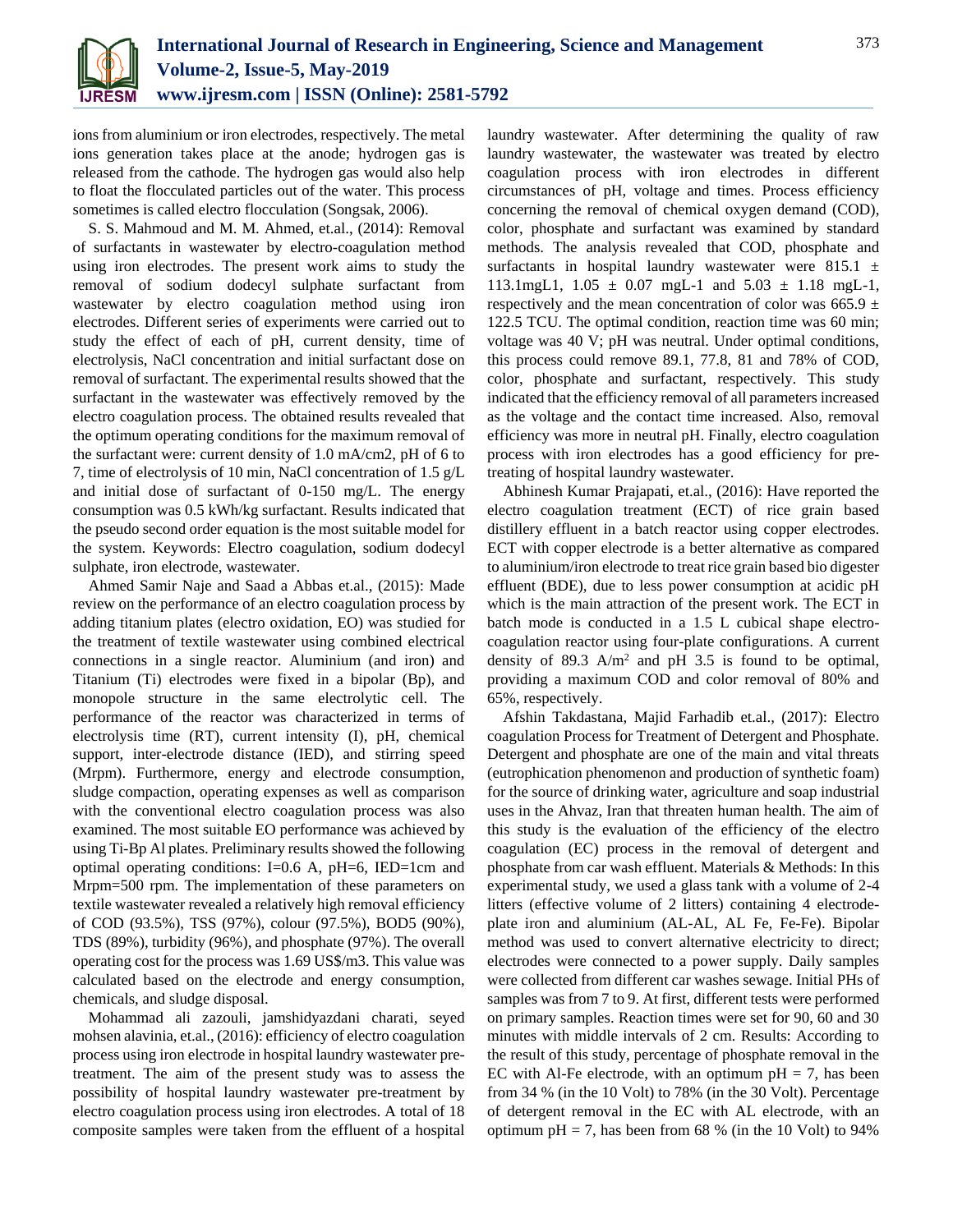

(in the 30 Volt). Conclusions: Altogether, it was found that this method can be used as a confident and convenient method for treating car wash effluent and according to the highest removal efficiency of the process, effluent can be discharged safely into the environment

Mohammad Javad Mohammadi, et.al., (2017): Reported that detergent and phosphate are one of the main and vital threats (eutrophication phenomenon and production of synthetic foam) for the source of drinking water, agriculture and soap industrial uses in the Ahvaz, Iran that threaten human health. the evaluation of the efficiency of the electro-coagulation process in the removal of detergent and phosphate from car wash effluent. Altogether, highest removal efficiency of the process, effluent can be discharged safely into the environment

### **3. Materials and methodology**

### *A. Objectives*

The present work objectives are as follows

- To treat the soap industry wastewater.
- To select the suitable operating parameters for electrocoagulation.
- To study the impact of voltage variation on treatment of soap industry wastewater.
- To study the impact of time variation on treating soap wastewater.

### *B. Batch study*

Batch study was undertaken for the optimization of process parameters for treatment of Karnataka Government Soap Factory wastewater by electro-coagulation. The characteristics of Soap Factory wastewater (Black liquor) used for electrocoagulation treatment are shown in Table. Considering the requirement of sample for the analysis of, turbidity, pH, fluoride, iron, residual chlorine, oil and grease DO, BOD and colour for industrial sample, 1 litres of sample volume was taken for each experiment.

### *C. Study area*

The raw waste water sample is obtained from Karnataka Government Soap Factory (KSDL), Yeshawanthapur was analysed as per standard methods. This is collected and currently treated by the method of electro-coagulation.



Fig. 1. Waste water collection at KSDL



Fig. 2. Waste water treatment at KSDL



Fig. 3. Waste water

### *D. Experimental set-up*

For electro-coagulation treatment, the batch reactor was a 1litre reactor made of Acrylic fibre box. Electrodes were positioned vertically and parallel to each other with an inner gap of 1-3 cm. Electrodes were kept at 3 cm above the bottom surface of reactor for the proper mixing. Four electrodes of active area 79.8cm<sup>2</sup> each were used. The electrodes were connected through parallel arrangement. DC power supply was given to the electrodes in mono polar mode according to required current intensity and experiments were carried out at constant current condition.

| Table 1<br>Electrode specifications |                                        |  |  |  |  |  |  |
|-------------------------------------|----------------------------------------|--|--|--|--|--|--|
| Material (anode and cathode)        | Aluminium                              |  |  |  |  |  |  |
| Shape                               | <b>T</b> -shape                        |  |  |  |  |  |  |
| <b>Size</b>                         | $9.6 \text{ cm} \times 8.3 \text{ cm}$ |  |  |  |  |  |  |
| <b>Thickness</b>                    | $6 \text{ mm}$                         |  |  |  |  |  |  |
| Plate arrangement                   | Parallel                               |  |  |  |  |  |  |
| Surface area                        | $79.68 \text{ cm}^2$                   |  |  |  |  |  |  |

| Table 2           |                            |  |  |  |  |  |
|-------------------|----------------------------|--|--|--|--|--|
|                   | Reactor characteristics    |  |  |  |  |  |
| Material          | Acrylic fibre glass        |  |  |  |  |  |
| <b>Dimensions</b> | 12 cm x12 cm x10 cm        |  |  |  |  |  |
| Capacity          | 1Litres                    |  |  |  |  |  |
| Electrode gap     | $1-2.7cm$                  |  |  |  |  |  |
| Power supply      | DC power supply of 30volts |  |  |  |  |  |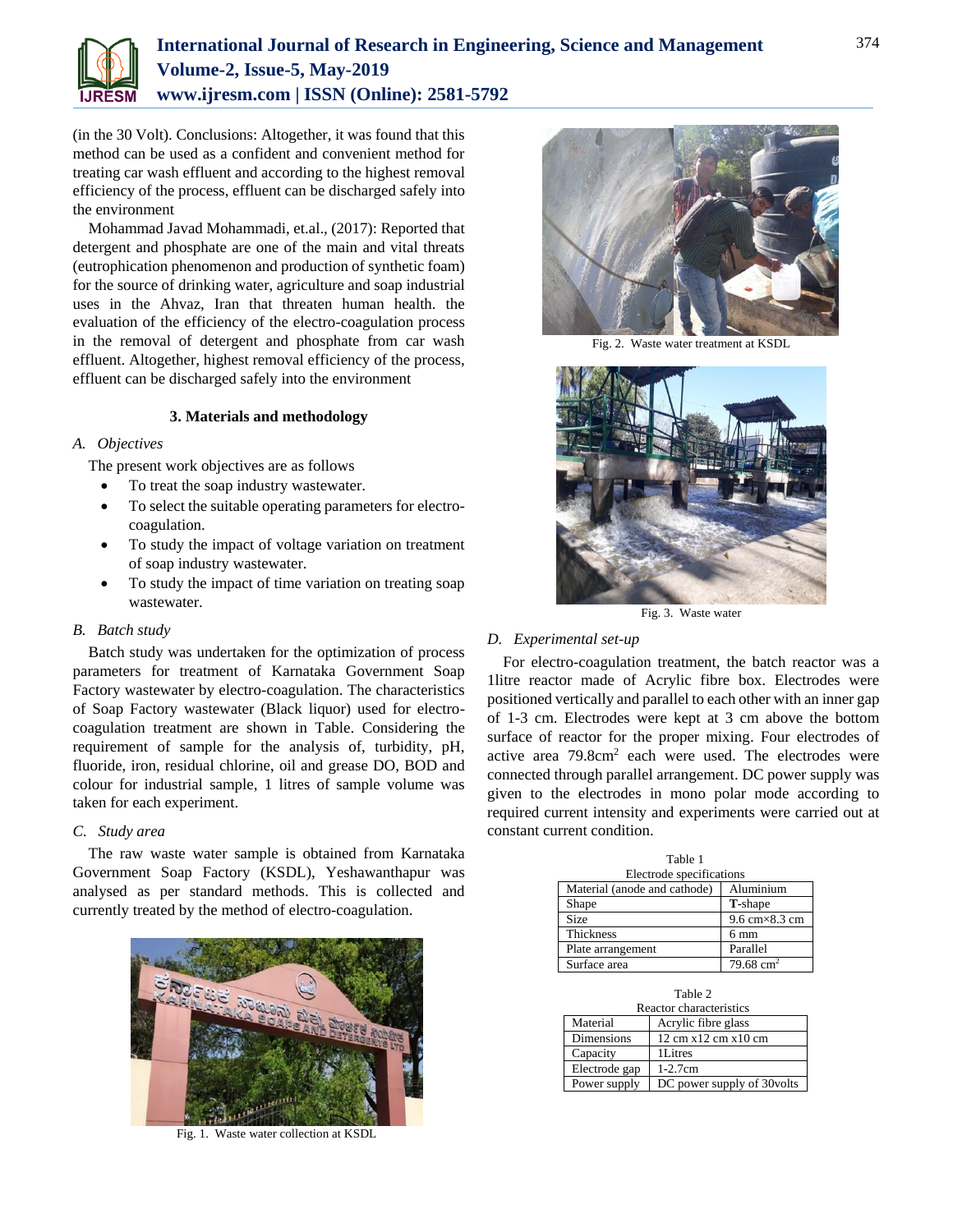

## **International Journal of Research in Engineering, Science and Management Volume-2, Issue-5, May-2019 www.ijresm.com | ISSN (Online): 2581-5792**



Fig. 4. Schematic experimental set up

### *E. Procedure*

### *1) Pre-treatment of the electrodes*

The electrodes plates were cleaned manually by abrasion with sand paper and they were treated with 15 % HCl for cleaning followed by washing with distilled water prior to their use. Then dried for half an hour and weighted. The same procedure was repeated before each run in both cases of synthetic and industrial wastewater. Experiments were carried out in a 1L reactor made up of glass Electro coagulation treatment of both anionic and cationic species is possible by using an aluminium plate of thickness 6mm as the sacrificial electrode. The plates, connected in series, have higher resistance. In a parallel arrangement, the electric current is divided between all the electrodes in relation to the resistance of the individual cell. Therefore, the electrode plates were arranged in parallel. There were four electrodes connected in a bipolar mode in the electrochemical reactor, each one with dimensions of 12cmx12cmx10cm. The total effective surface area of each electrode was 79.8cm<sup>2</sup>. The electrode plates were cleaned manually by abrasion with sandpaper, and they were treated with 15% HCl for cleaning followed by washing with distilled water prior to their use. The electrodes were spaced 1- 2.7 cm apart (because <10 mm spacing between electrodes prevented movement of liquid adsorbate in the interstitial spaces of the electrodes thus, hindering/affecting removal efficiency). The anode and the cathode leads were connected to the respective terminals of DC power supply. The thickness of the plates was 6.00mm. Magnetic stirrer was used to agitate the solution. At the end of the experiments, sample was filtered to remove sludge. The filtered liquid was used for color, BOD, turbidity, pH, Total Hardness, calcium, magnesium, chloride, TDS, sulphate, nitrate, fluoride, iron, chromium, zinc, copper, boron, residual chlorine, total alkalinity, oil and grease, dissolved oxygen, and COD analysis.



(a) Electro-coagulation set up adopted in the laboratory at different Volts and Time



Fig. 5. Real experimental set up



Fig. 6. Weighing of electrode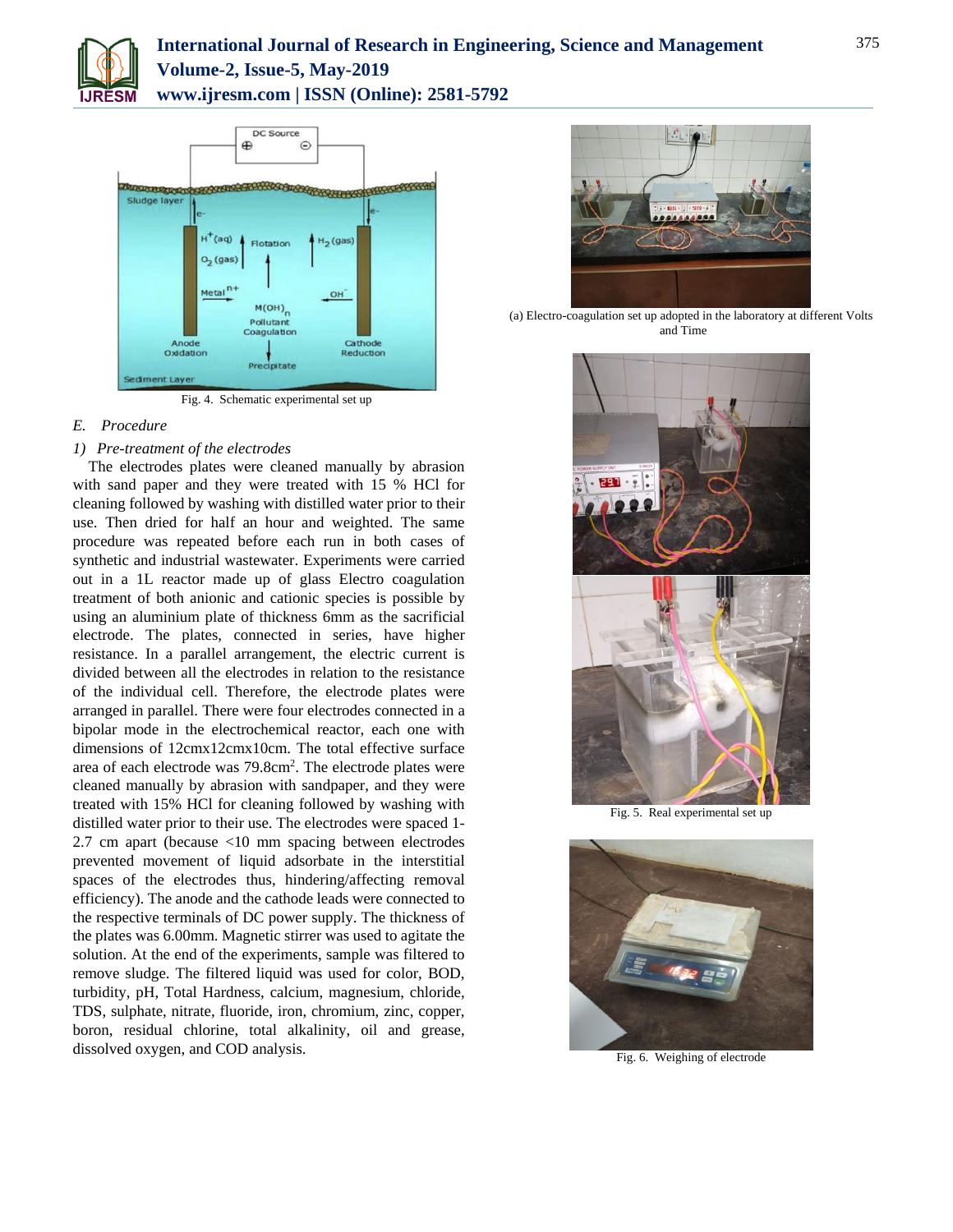

### **4. Results**

| Loss of electrodes weight with varying time and volt |             |            |             |              |             |            |  |  |  |
|------------------------------------------------------|-------------|------------|-------------|--------------|-------------|------------|--|--|--|
| 10V                                                  |             |            |             |              |             |            |  |  |  |
| Time (Min)                                           | Initial     |            |             | Without Wash | With Wash   |            |  |  |  |
|                                                      | Anode $(g)$ | Cathode(g) | Anode $(g)$ | Cathode(g)   | Anode $(g)$ | Cathode(g) |  |  |  |
| 30                                                   | 163.3       | 163.2      | 163.7       | 163.9        | 163.2       | 163.1      |  |  |  |
| 60                                                   | 163.2       | 163.1      | 164.3       | 164.8        | 163.2       | 163.3      |  |  |  |
| 90                                                   | 163.2       | 163.3      | 163.5       | 164.9        | 163.1       | 163.2      |  |  |  |
| 120                                                  | 163.2       | 163.3      | 163.5       | 165.4        | 162.8       | 163.2      |  |  |  |
|                                                      |             |            | 20V         |              |             |            |  |  |  |
| TIME (MIN)                                           |             | Initial    |             | Without Wash |             | With Wash  |  |  |  |
|                                                      | Anode $(g)$ | Cathode(g) | Anode(g)    | Cathode(g)   | Anode $(g)$ | Cathode(g) |  |  |  |
| 30                                                   | 163.3       | 163.3      | 164.0       | 163.6        | 163.1       | 163.2      |  |  |  |
| 60                                                   | 163.1       | 163.2      | 163.6       | 164.3        | 163.1       | 163.3      |  |  |  |
| 90                                                   | 163.0       | 163.2      | 163.0       | 163.9        | 162.8       | 163.2      |  |  |  |
| 120                                                  | 162.7       | 163.2      | 163.2       | 164.4        | 162.3       | 163.0      |  |  |  |

Table 3

| 30V        |                         |            |             |            |             |            |  |  |  |
|------------|-------------------------|------------|-------------|------------|-------------|------------|--|--|--|
| Time (Min) | Initial<br>Without Wash |            |             | With Wash  |             |            |  |  |  |
|            | Anode $(g)$             | Cathode(g) | Anode $(g)$ | Cathode(g) | Anode $(g)$ | Cathode(g) |  |  |  |
| 30         | 161.4                   | 162.6      | 162.0       | 163.9      | 161.4       | 162.8      |  |  |  |
| 60         | 162.2                   | 163.1      | 162.6       | 164.3      | 162.1       | 163.2      |  |  |  |
| 90         | 162.8                   | 163.2      | 162.7       | 164.8      | 162.5       | 163.1      |  |  |  |
| 120        | 162.1                   | 163.0      | 161.8       | 164.3      | 161.6       | 162.6      |  |  |  |

Physical & chemical analysis report

| Name               | $BATCH - B12$                                          |
|--------------------|--------------------------------------------------------|
| Address            | DR AIT COLLEGE, NAGARBHAVI 2 <sup>ND</sup> STG, B/LORE |
| Sample Particulars | RAW WATER                                              |
| Sample Received on | 13.03.19                                               |
| Date of testing    | 13.03.19                                               |

|                | <b>Tests</b>                                 | <b>Results</b> | <b>Maximum Acceptable</b> | <b>Maximum Permissible</b> |                  |
|----------------|----------------------------------------------|----------------|---------------------------|----------------------------|------------------|
|                |                                              |                | Limits (In mg/l)          | Limits $(In mg/l)$         | Protocol Is-3025 |
|                |                                              |                |                           | (As per IS 10500:2012)     |                  |
| $\mathbf{1}$   | Color, Hazen Units                           | 13             | 5                         | 25                         | IS-3025/Part-4   |
| 2              | Odor                                         | Disagreeable   | agreeable                 |                            | IS-3025/Part-5   |
| 3              | Turbidity, NTU                               | 26             |                           | 5                          | IS-3025/Part-10  |
| $\overline{4}$ | PH Value                                     | 6.35           | $6.5 - 8.5$               | No Relaxation              | IS-3025/Part-11  |
| 5              | Total Hardness as CaCO <sub>3</sub> , mg/l   | 480            | 200                       | 600                        | IS-3025/Part-21  |
| 6              | Calcium as Ca, mg/l                          | 120            | 75                        | 200                        | IS-3025/Part-40  |
| $\tau$         | Magnesium as Mg, mg/l                        | 44             | 30                        | 100                        | IS-3025/Part-46  |
| 8              | Chloride as Cl, mg/l                         | 445.8          | 250                       | 1000                       | IS-3025/Part-32  |
| 9              | Total Dissolved solids, mg/l                 | 1470           | 500                       | 2000                       | IS-3025/Part-16  |
| 10             | Sulphate as $SO_4$ , mg/l                    | 195            | 200                       | 400                        | IS-3025/Part-24  |
| 11             | Nitrate as $NO_3$ , mg/l                     | 11             | 45                        | No Relaxation              | IS-3025/Part-34  |
| 12             | Fluoride as F, mg/l                          | 2.6            |                           | 1.5                        | IS-3025/Part-60  |
| 13             | Iron as Fe, mg/l                             | 0.38           | 0.3                       |                            | IS-3025/Part-53  |
| 14             | Chromium as Cr, mg/l                         | 0.44           | 0.05                      | No Relaxation              | IS-3025/Part-52  |
| 15             | Zinc as Zn, mg/l                             | 0.31           | 5                         | 15                         | IS-3025/Part-49  |
| 16             | Copper as Cu, mg/l                           | 0.39           | 0.05                      | 1.5                        | IS-3025/Part-42  |
| 17             | Nickel as Ni, mg/l                           | 0.24           | 0.02                      | No Relaxation              | IS-3025/Part-54  |
| 18             | Residual Free Chlorine, mg/l                 | 0.55           | 0.2                       |                            | IS-3025/Part-26  |
| 19             | Total Alkalinity as CaCO <sub>3</sub> , mg/l | 275.8          | 200                       | 600                        | IS-3025/Part-23  |
| 20             | Sodium as Na, mg/l                           | 70             | $\overline{\phantom{0}}$  | $\overline{a}$             | IS-3025/Part-45  |
| 21             | Phosphate as PO <sub>4</sub> , mg/l          | 0.49           | ÷.                        | L,                         | IS-3025          |
| 22             | Dissolved Oxygen, mg/l                       | 2.2            | $\overline{a}$            | $\overline{\phantom{a}}$   | IS-3025/part-44  |
| 23             | Chemical Oxygen Demand, mg/l                 | 780            | 250                       | $\overline{\phantom{a}}$   | IS-3025/part-58  |
| 24             | Bio-Chemical Oxygen Demand                   | 88.5           | 10                        |                            | IS-3025/part-44  |
|                | (3 days @ 27 °,mg/l)                         |                |                           |                            |                  |
| 25             | Electrical conductivity, micro µ             | 5880           | 4000                      | 6000                       | IS-3025          |
| 26             | Total suspended solids, mg/l                 | 260            |                           | 500                        | IS-3025/Part-21  |
| 27             | Oil & Grease, mg/l                           | 4.6            |                           | $\overline{a}$             | IS-3025/part-49  |

### Table 5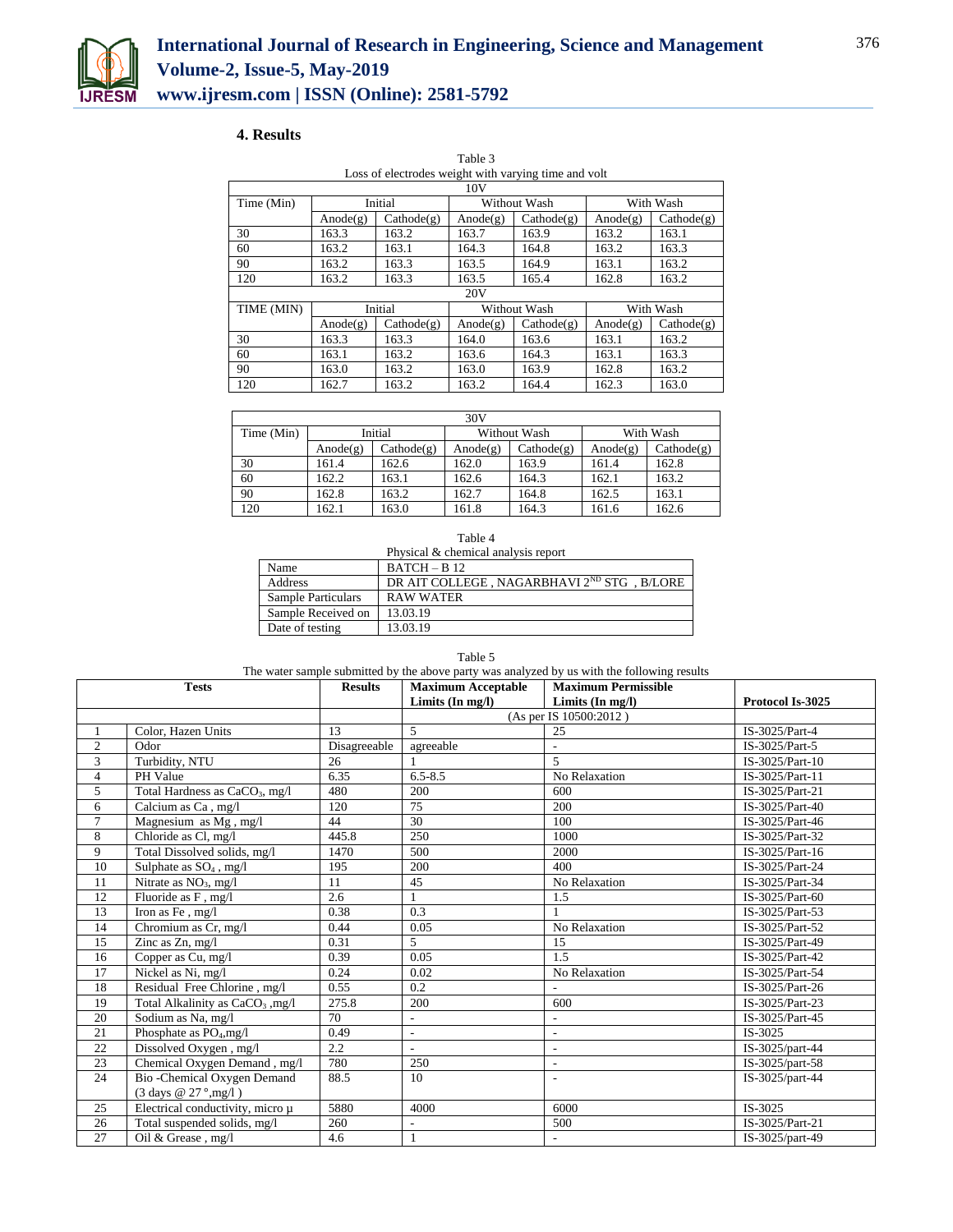

# **International Journal of Research in Engineering, Science and Management Volume-2, Issue-5, May-2019 www.ijresm.com | ISSN (Online): 2581-5792**

|                 |                                                    |      |                  | Table 6                  |      |                  |                 |                 |                |              |      |      |                |
|-----------------|----------------------------------------------------|------|------------------|--------------------------|------|------------------|-----------------|-----------------|----------------|--------------|------|------|----------------|
|                 |                                                    |      |                  | <b>Tabulated results</b> |      |                  |                 |                 |                |              |      |      |                |
| VOLT(V)         |                                                    |      |                  | 10 <sub>V</sub>          |      | 20 V             |                 |                 |                | 30 V         |      |      |                |
| TIME (MIN)      |                                                    |      | 60               | 90                       | 120  | 30               | 60              | 90              | 120            | 30           | 60   | 90   | 120            |
|                 | Color, Hazen Units                                 | 8.5  | 7.8              | $\overline{7}$           | 8    | $\overline{7}$   | 8               | 7.5             | $\overline{7}$ | $\mathbf{Q}$ | 7.5  | 8    | $\overline{7}$ |
| $\overline{c}$  | Turbidity, NTU                                     | 16   | 12               | 9                        | 16   | 11               | 22              | 19              | 12             | 16           | 19   | 17   | 13             |
| 3               | PH Value                                           | 6.55 | 6.43             | 6.38                     | 6.1  | 6.42             | 6.9             | 6.34            | 6.38           | 6.25         | 6.05 | 6.16 | 6.6            |
| 4               | Total Hardness as CaCO <sub>3</sub> , mg/l         | 360  | 340              | 290                      | 270  | 310              | 260             | 240             | 225            | 365          | 340  | 325  | 280            |
| 5               | Calcium as Ca, mg/l                                | 95   | 88               | 80                       | 78   | 76               | 70              | 66              | 56             | 93           | 80   | 73   | 68             |
| 6               | Magnesium as Mg, mg/l                              | 41   | 37               | 34                       | 31   | 31               | 28              | 27              | 24             | 39           | 34   | 31   | 29             |
| $\overline{7}$  | Chloride as Cl, mg/l                               | 418  | 386              | 353                      | 340  | 360              | 280             | 265             | 241            | 296          | 308  | 285  | 264            |
| 8               | Total Dissolved solids, mg/l                       | 1360 | 1290             | 1270                     | 1140 | 1320             | 1200            | 1170            | 1220           | 1430         | 1265 | 1220 | 1180           |
| 9               | Sulphate as $SO_4$ , mg/l                          | 85   | 60               | 40                       | 40   | 60               | 78              | $\overline{55}$ | 90             | 160          | 135  | 110  | 80             |
| 10              | Nitrate as $NO3$ , mg/l                            | 9    | 8.8              | $\overline{8}$           | 9.   | $\overline{12}$  | 11.5            | $\overline{11}$ | 12.5           | 14.8         | 13   | 12.5 | 12             |
| 11              | Fluoride as F, mg/l                                | 2.2  | 1.9              | 1.6                      | 1.4  | 2.35             | 2.2             | 2.1             | 1.98           | 3.7          | 3.3  | 3.1  | 2.95           |
| 12              | Iron as Fe, mg/l                                   | 0.44 | 0.41             | 0.38                     | 0.21 | 0.33             | 0.25            | 0.23            | 0.28           | 0.46         | 0.41 | 0.37 | 0.32           |
| 13              | Chromium as Cr, mg/l                               | 0.38 | 0.35             | 0.29                     | 0.23 | 0.31             | 0.28            | 0.22            | 0.25           | 0.31         | 0.27 | 0.23 | 0.19           |
| 14              | Zinc as Zn, mg/l                                   | 0.26 | 0.22             | 0.18                     | 0.16 | 0.16             | 0.13            | 0.11            | 0.34           | 0.38         | 0.35 | 0.31 | 0.28           |
| 15              | Copper as Cu, mg/I                                 | 0.35 | 0.3              | 0.27                     | 0.28 | 0.24             | 0.22            | 0.17            | 0.41           | 0.49         | 0.46 | 0.44 | 0.42           |
| 16              | Nickel as Ni, mg/l                                 | 0.37 | 0.35             | 0.31                     | 0.33 | 0.33             | 0.3             | 0.28            | 0.34           | 0.36         | 0.33 | 0.28 | 0.25           |
| 17              | Residual Free Chlorine, mg/l                       | 0.43 | 0.38             | 0.33                     | 0.3  | 0.4              | 0.39            | 0.34            | 0.31           | 0.32         | 0.3  | 0.27 | 0.24           |
| 18              | Total Alkalinity as CaCO <sub>3</sub> , mg/l       | 256  | 243              | 265                      | 244  | $\overline{278}$ | 246             | 260             | 259            | 248          | 253  | 265  | 270            |
| 19              | Sodium as Na, mg/l                                 | 65   | 56               | 48                       | 39   | 40               | $\overline{53}$ | 47              | 37             | 58           | 45   | 39   | 36             |
| 20              | Phosphate as $PO_4$ , mg/l                         | 0.38 | 0.35             | 0.31                     | 0.41 | 0.26             | 0.21            | 0.19            | 0.3            | 0.39         | 0.34 | 0.28 | 0.24           |
| 21              | Dissolved Oxygen, mg/l                             | 4    | 4.6              | 4.9                      | 4.2  | 5.2              | 5.8             | 5.95            | 4.6            | 3.8          | 3.1  | 2.7  | 2.4            |
| 22              | Chemical Oxygen Demand, mg/l                       | 340  | 310              | 280                      | 245  | 260              | 220             | 190             | 240            | 225          | 210  | 190  | 175            |
| 23              | Bio-Chemical Oxygen Demand(3 days @ 27 °,<br>mg/l) | 65.5 | 57               | 52                       | 43.8 | 48               | 37              | 34              | 39             | 43           | 41   | 35   | 32             |
| 24              | Electrical conductivity, micro µ                   | 5440 | 5160             | 5080                     | 4560 | 5280             | 4820            | 4680            | 4890           | 5720         | 5060 | 4880 | 4270           |
| 25              | Total suspended solids, mg/l                       | 170  | 140              | 120                      | 110  | 100              | 230             | 180             | 155            | 130          | 108  | 90   | 75             |
| $\overline{26}$ | Oil & Grease, mg/l                                 | 2.9  | $\overline{2.7}$ | 2.55                     | 2.3  | 1.6              | 1.3             | 1.1             | 1.9            | 2.4          | 2.1  | 1.85 | 1.6            |

| Percentage removal of various parameters |                                            |           |           |            |  |  |  |
|------------------------------------------|--------------------------------------------|-----------|-----------|------------|--|--|--|
| S. No                                    | Parameters                                 | % Removal |           | At         |  |  |  |
|                                          |                                            |           | Volts (V) | Time (min) |  |  |  |
| $\mathbf{1}$                             | Color, Hazen Units                         | 46.15     | 30        | 120        |  |  |  |
| $\overline{c}$                           | Turbidity, NTU                             | 65.38     | 10        | 90         |  |  |  |
| $\overline{4}$                           | PH Value                                   | 4.72      | 30        | 90         |  |  |  |
| 5                                        | Total Hardness as CaCO <sub>3</sub> , mg/l | 53.12     | 20        | 120        |  |  |  |
| 6                                        | Calcium as Ca, mg/l                        | 53.33     | 20        | 120        |  |  |  |
| $\overline{7}$                           | Magnesium as Mg, mg/l                      | 45.45     | 20        | 120        |  |  |  |
| 8                                        | Chloride as Cl, mg/l                       | 45.93     | 20        | 120        |  |  |  |
| 9                                        | Total Dissolved solids, mg/l               | 19.72     | 30        | 120        |  |  |  |
| 10                                       | Sulphate as $SO_4$ , mg/l                  | 79.48     | 10        | 120        |  |  |  |
| 11                                       | Nitrate as $NO3$ , mg/l                    | 27.27     | 10        | 90         |  |  |  |
| 12                                       | Fluoride as F, mg/l                        | 50.00     | 10        | 120        |  |  |  |
| 13                                       | Iron as Fe, mg/l                           | 44.73     | 10        | 20         |  |  |  |
| 14                                       | Chromium as Cr, mg/l                       | 56.81     | 30        | 120        |  |  |  |
| 15                                       | Zinc as $Zn$ , mg/l                        | 64.51     | 20        | 90         |  |  |  |
| 16                                       | Copper as Cu, mg/l                         | 56.41     | 20        | 90         |  |  |  |
| 17                                       | Nickel as Ni, mg/l                         | 4.16      | 30        | 120        |  |  |  |
| 18                                       | Residual Free Chlorine, mg/l               | 57.40     | 30        | 120        |  |  |  |
| 19                                       | Total Alkalinity as $CaCO3$ , mg/l         | 11.53     | 10        | 120        |  |  |  |
| 20                                       | Sodium as Na, mg/l                         | 48.57     | 30        | 120        |  |  |  |
| 21                                       | Phosphate as PO <sub>4</sub> , mg/l        | 61.22     | 20        | 90         |  |  |  |
| 22                                       | Dissolved Oxygen, mg/l                     | 2.0       | 30        | 120        |  |  |  |
| 23                                       | Chemical Oxygen Demand, mg/l               | 77.56     | 30        | 120        |  |  |  |
| 24                                       | Bio -Chemical Oxygen Demand                | 63.84     | 30        | 120        |  |  |  |
|                                          | (3 days @ 27 °, mg/l)                      |           |           |            |  |  |  |
| 25                                       | Electrical conductivity, micro µ           | 27.38     | 30        | 120        |  |  |  |
| 26                                       | Total suspended solids, mg/l               | 71.15     | 30        | 120        |  |  |  |
| 27                                       | Oil & Grease, mg/l                         | 65.21     | 30        | 120        |  |  |  |

### Table 7 Percentage removal of various parameters